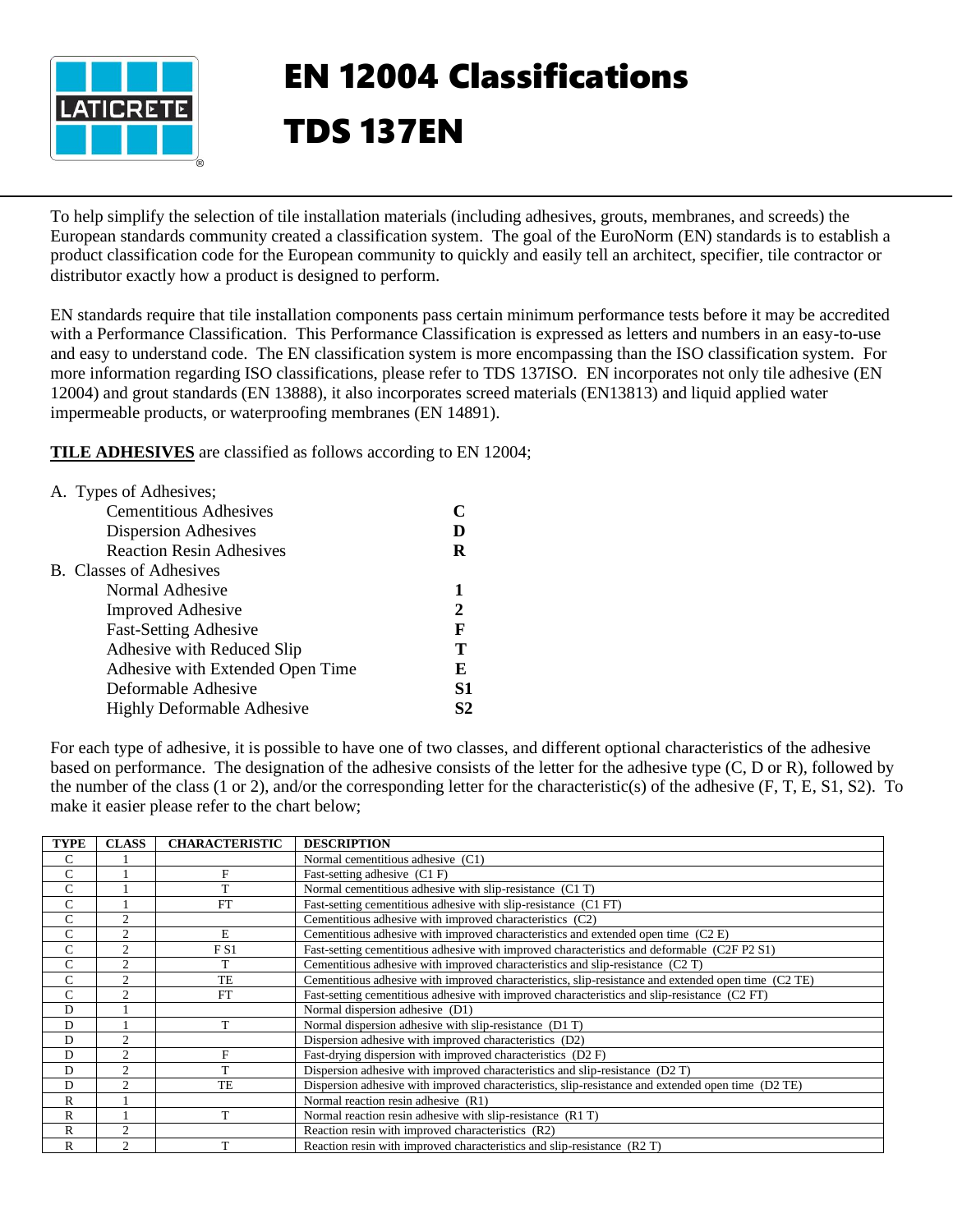Note: The above mentioned designations are not all of the possible combinations. Additional designations can be inserted according to the combination of the different symbols for the characteristics. For example, C2TES1 is a deformable cementitious adhesive with improved characteristics, slip-resistance and extended open time.

Now that we know what the performance classification codes designate it is important to know exactly what each code designation means. The following terms and definitions can help understand what it all means.

**Cementitious Adhesive** (**C**) – mixture of hydraulic binding agents (e.g. portland cement), aggregates, and organic additives (e.g. latex polymers, moisture retention additive, etc…) to be mixed with water or latex admix before mixing

**Dispersion Adhesive** (**D**) – ready-to-use mixture of organic binding agents in the form of an aqueous polymer dispersion, organic additives and mineral fillers –mastic type products.

**Reaction Resin Adhesive** (**R**) – single or multi-component mixture of synthetic resin, mineral fillers and organic additives in which curing occurs by chemical reaction – epoxy or urethane based products.

**Class 1** (**1**) – means the adhesive has passed the minimum pass level tests that are mandatory for that adhesive type.

**Class 2** (**2**) - means the adhesive has passed the same tests as Class 1 and/or other applicable tests, but at higher pass levels.

**Extended Open Time** (**E**) – maximum time interval after application at which tiles can be embedded in the applied adhesive and meet tensile adhesion strength requirement must be  $\geq 30$  minutes. This designation does not apply to reaction resin adhesives (R).

**Slip-Resistance** (**T**) – the downward movement of a tile applied to a combed adhesive layer on a vertical surface must be  $\leq$  0.5mm for a C or D adhesive, and  $\leq$  5mm for a type R adhesive.

**Fast-Setting (F)** – adhesive with accelerated cure time that must achieve the minimum strength requirements of a fastsetting adhesive. This designation does not apply to reaction resin adhesives (R).

**Deformability (S)** – capacity of a hardened adhesive to be deformed by stresses between the tile and the substrate without damage to the installed surface – to pass S1 requirements an adhesive must be able to deform  $\geq 2.5$ mm but < 5mm; to pass S2 requirements an adhesive must be able to deform  $\geq$  5mm. This designation does not apply to reaction resin adhesives (R) or dispersion adhesives (D).

The stand alone designations are separate from the main designation. For example; a cementitious adhesive that has improved characteristics, is fast-setting and has slip resistance would get a designation of C2FT. If that same adhesive is deformable it would get an S1 designation. So, the result would be 2 separate designations; C2FTS1.

| <b>LATICRETE ADHESIVE</b>          | <b>APPLICABLE EN STANDARD</b>      |
|------------------------------------|------------------------------------|
| 257 TITANIUM                       | C2ES1                              |
| 254 PLATINUM/254 PLATINUM RAPID    | C2TES1/C2FT                        |
| <b>GLASS TILE ADHESIVE</b>         | C <sub>1</sub> TE                  |
| 253 GOLD                           | C <sub>2</sub>                     |
| 4-XLT/4-XLT RAPID                  | C <sub>2</sub> TE/C <sub>2FT</sub> |
| TRI-LITE                           | C <sub>2</sub> TES <sub>1</sub>    |
| LATAPOXY 300/LATAPOXY BIOGREEN 300 | R2/R2                              |
| <b>MULTIMAX LITE</b>               | C <sub>2</sub> TE <sub>S1</sub>    |
| 125 TRI MAX                        | C <sub>1</sub> E <sub>S2</sub>     |

**TILE GROUTS** are classified as follows according to EN 13888;

A. Types of Grouts;

| 1. Cementitious Grouts                   | CG-           |
|------------------------------------------|---------------|
| 2. Reaction Resin Grouts                 | RG            |
| <b>B.</b> Classes of Cementitious Grouts |               |
| 1. Normal Grout                          | 1             |
| 2. Improved Grout                        | $\mathcal{D}$ |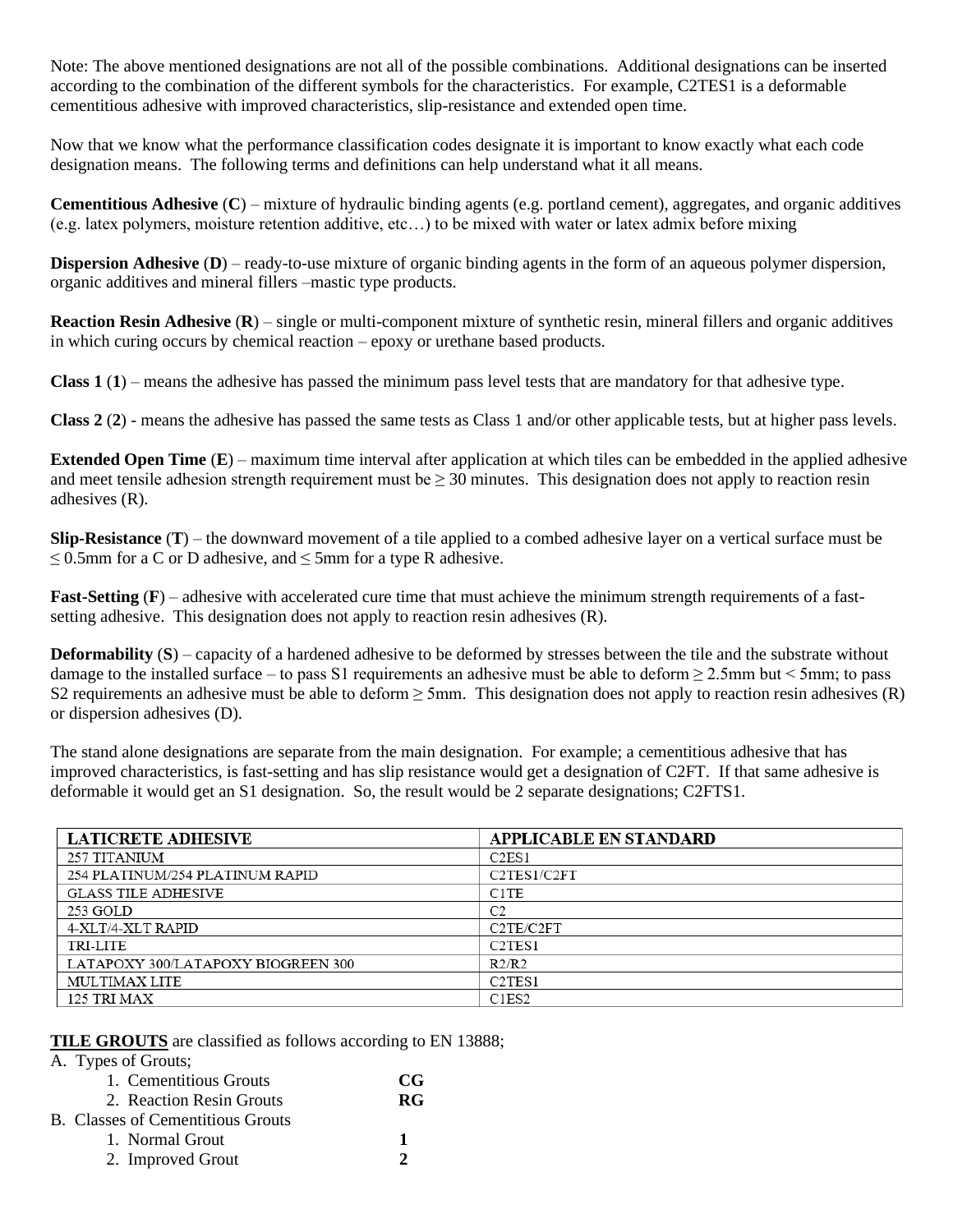C. Characteristics of Cementitious Grouts (optional)

- 1. Fast-Setting/Drying Grout **F**
- 2. High Abrasion Resistance Grout **A**
- 3. Reduced Water Absorption Grout **W**

For cementitious grouts, it is possible to have different classes, and different optional characteristics of the adhesive based on performance. The designation of the grout consists of the letter for the grout type (CG or RG), followed by the number of the class (1 or 2) – cementitious only, and/or the corresponding letter for the characteristic(s) of the adhesive  $(F, A, W)$ . To make it easier please refer to the chart below;

| <b>TYPE</b> | <b>CLASS</b> | <b>DESCRIPTION</b>                                                                                            |
|-------------|--------------|---------------------------------------------------------------------------------------------------------------|
| $_{\rm CG}$ |              | Normal cementitious grout (CG1)                                                                               |
| CG          |              | Cementitious grout with improved characteristics: high abrasion resistance and reduced water absorption (CG2) |
| RG          |              | Reaction resin grout (RG)                                                                                     |

Note: The above mentioned designations are not all of the possible combinations. Additional designations can be inserted according to the combination of the different symbols for the characteristics. For example, CG2AW is a cementitious grout with improved characteristics, high abrasion resistance and reduced water absorption.

Reaction resin grouts have only one designation; RG.

Now that we know what the performance classification codes designate it is important to know exactly what each code designation means. The following terms and definitions can help understand what it all means.

**Cementitious Grout** (**CG**) – mixture of hydraulic binding agents (e.g. portland cement), aggregates, and organic additives (e.g. latex polymers, moisture retention additive, etc…) to be mixed with water or latex admix just before use.

**Reaction Resin Grout** (**RG**) – mixture of synthetic resin, aggregates, organic and inorganic additives in which hardening occurs by chemical reaction

**Class 1** (**1**) – means the adhesive has passed the minimum pass level tests that are mandatory for that adhesive type.

**Class 2** (**2**) - means the adhesive has passed the same tests as Class 1 and/or other applicable tests, but at higher pass levels.

**Abrasion Resistance** – capability of a grout to resist wear as measured using EN 12808-2. For a cementitious grout to be rated as Class 1 requires  $\leq 2,000$  mm<sup>3</sup> and Class 2 requires  $\leq 1,000$  mm<sup>3</sup>. A reaction resin grout requires  $\leq 250$  mm<sup>3</sup> to attain an RG designation.

**Water Absorption** – amount of water absorbed by capillary action when the surface of the grout prism is in contact with water without any additional pressure as measured using EN 12808-5. The test for a cementitious grout is conducted over two time frames. For a cementitious grout to be rated as Class 1 requires  $\leq 5$  g after 30 minutes and  $\leq 10$  g after 240 minutes; for a grout to be rated as Class 2 requires  $\leq 2$  g after 30 minutes and  $\leq 5$  g after 240 minutes. A reaction resin grout requires  $\leq 0.5$  g after 240 minutes.

**Flexural Strength After Dry Storage** – maximum value of a grout prism failure determined by exerting a force in flexure at 3 points and is measured using EN 12808-3. The requirement for a cementitious grout is  $\geq 3.5$  n/mm<sup>2</sup> (MPa) and the requirement for a reaction resin grout is  $\geq 30$  n/mm<sup>2</sup>.

**Flexural Strength After Freeze/Thaw Cycles** – maximum value of a grout prism failure determined by exerting a force in flexure at 3 points after going through a prescribed number of freeze/thaw cycles and is measured using EN 12808-3. The requirement for a cementitious grout is  $\geq 3.5 \text{ n/mm}^2$  (MPa). This test is not required for a reaction resin grout.

**Compressive Strength After Dry Storage** – maximum value of a grout prism failure determined by exerting a force in compression on 2 opposite points and is measured using EN 12808-3. The requirement for a cementitious grout is  $\geq 15$ n/mm<sup>2</sup> (MPa) and the requirement for a reaction resin grout is 45 n/mm<sup>2</sup>.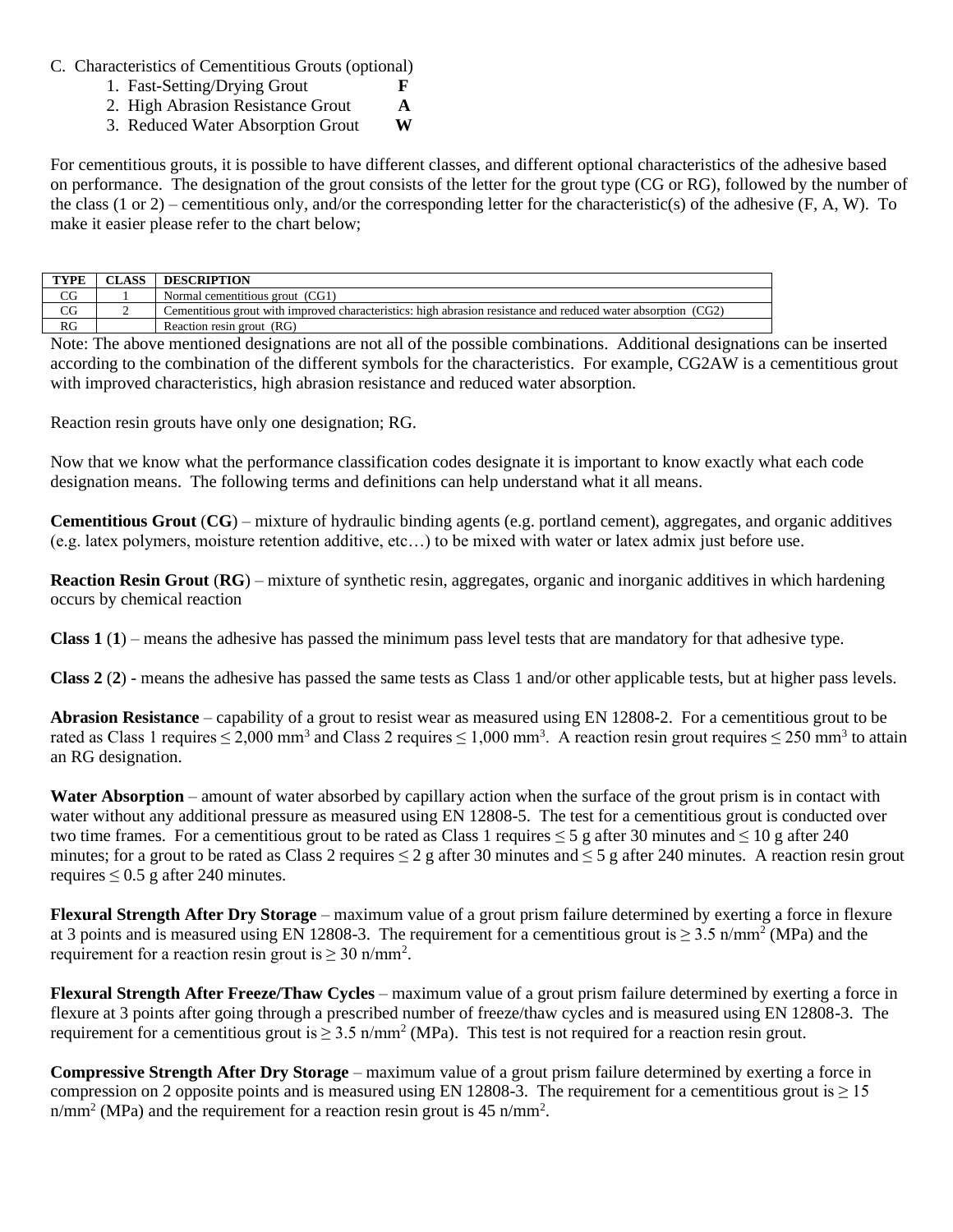**Compressive Strength After Freeze/Thaw Cycles** – maximum value of a grout prism failure determined by exerting a force in compression on 2 opposite points after going through a prescribed number of freeze/thaw cycles and is measured using EN 12808-3. The requirement for this test is  $\geq 15$  n/mm<sup>2</sup> (MPa).

**Shrinkage** – reduction in length of a grout prism during hardening as measured using EN 12808-4. The requirement for a cementitious grout is  $\leq 2$  mm/m and the requirement for a reaction resin grout is  $\leq 1.5$  mm/m.

The same test results for Flexural Strength, Compressive Strength and Shrinkage are required for both Class 1 and Class 2. The only two tests requiring improved results to attain CG2 are Abrasion Resistance and Water Absorption.

| <b>LATICRETE GROUT</b>              | APPLICABLE EN STANDARD |
|-------------------------------------|------------------------|
| PERMACOLOR                          | CG2WA                  |
| SPECTRALOCK PRO PREMIUM             | RG                     |
| SPECTRALOCK PRO PREMIUM TRANSLUCENT | RG                     |
| SPECTRALOCK 2000 IG                 | RG                     |

The EuroNorms, to this point have a great similarity to ISO requirements and designations; however, the EN standards go further and include Screed Materials (EN 13813) and Liquid Applied Water Impermeable Products for Use Beneath Ceramic Tiling Bonded with Adhesives (EN 14891).

**SCREED MATERIALS** are classified according to EN13813. Classifications for Screed Materials are descriptive in the fact that the performance is stated within the classification. Since LATICRETE only manufactures cementitious screeds, this Technical Data Sheet will only focus on this screed type.

A. Types of Screeds;

| 1. Cementitious*                                                             | CТ         |
|------------------------------------------------------------------------------|------------|
| 2. Calcium Sulfate                                                           | <b>CA</b>  |
| 3. Magnesite                                                                 | MA         |
| 4. Mastic Asphalt                                                            | AS         |
| 5. Synthetic Resin                                                           | <b>SR</b>  |
| B. Properties of Screeds (properties required for cementitious screeds);     |            |
| 1. Compressive Strength                                                      | C          |
| 2. Flexural Strength                                                         | F          |
| 3. Wear Resistance (one of three test methods)                               |            |
| a. Bōhme                                                                     | A          |
| b. Rolling Wheel                                                             | <b>RWA</b> |
| c. BCA                                                                       | AR         |
| $\Gamma$ Performance of Screed – a numerical designation stating the perform |            |

C. Performance of Screed – a numerical designation stating the performance of the screed in  $n/mm^2(MPa)$ .

The above mentioned properties of screeds (B.) are required for cementitious screeds. There are other properties which are optional (e.g. surface hardness (**SH)**, modulus of elasticity (**E)**, impact resistance (**IR**), bond strength (**B**), and more…) and may (or may not) be included in the classification. Wear resistance would only apply if the screed will be used as a wearing surface and would not apply to a screed which will be clad with tile, stone or other hard wearing surface.

Polymer modification of the screed material would also be designated within the classification.

The designation for 3701 Fortified Mortar, not used as a wearing surface, would be;

**EN 13813 Polymer Modified CT-C36-F8.5** – which means a polymer modified cementitious screed (CT) with a compressive strength (C) of 36 n/mm<sup>2</sup> (MPa) and a flexural strength (F) of 8.5 n/mm<sup>2</sup> (MPa).

**MEMBRANE MATERIALS** are classified as follows according to EN14891.

## A. Types of Membranes;

- 1. Cementitious Liquid-applied Water Impermeable Membrane **CM**
- 2. Dispersion Liquid-applied Water Impermeable Membrane **DM**
- 3. Reaction Resin Liquid-applied Water Impermeable Membrane **RM**
- B. Classes of Membranes;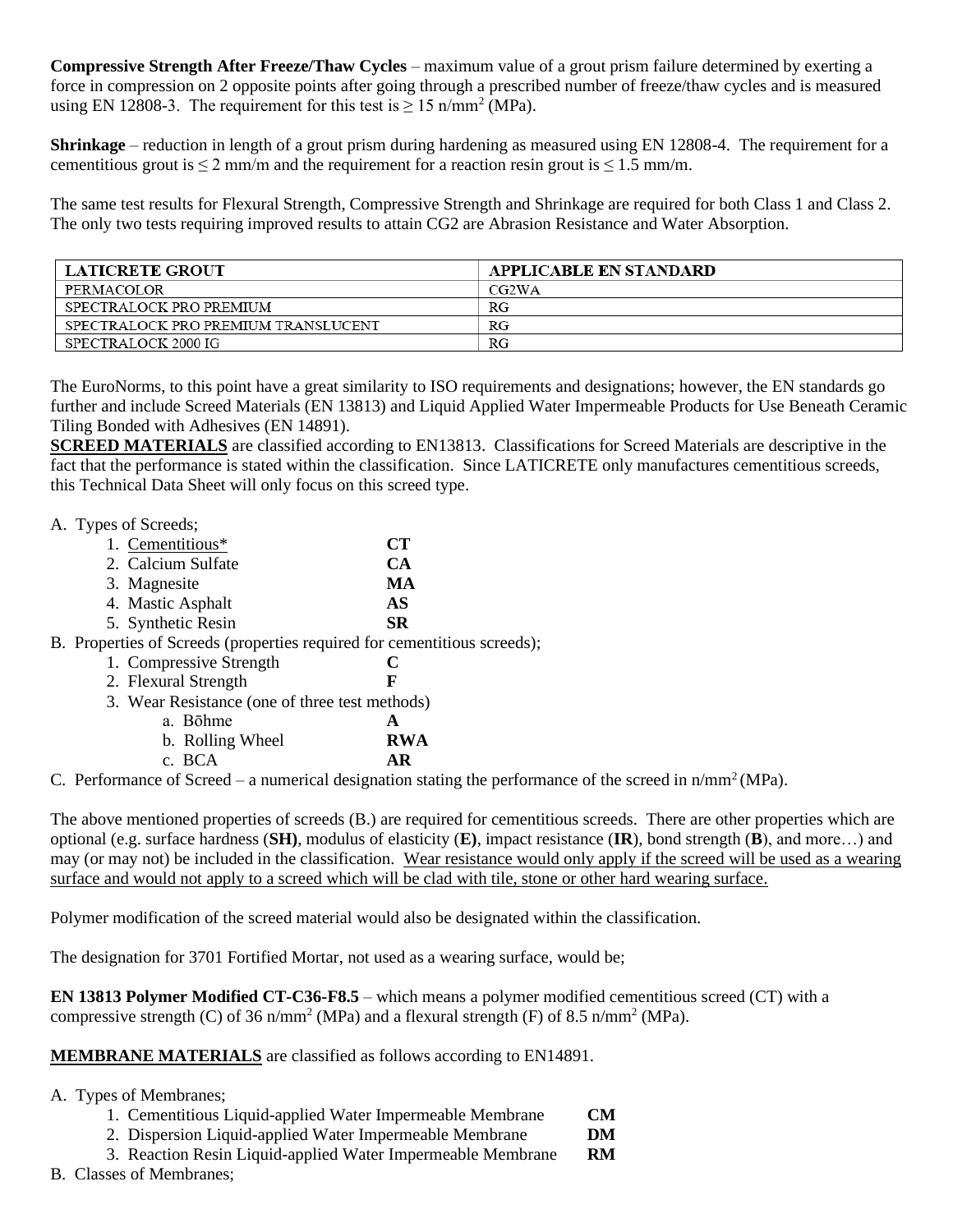- 1. Crack Bridging Ability at Low Temperature **O**
- 2. Resistant to Contact with Chlorinated Water **P**

For each type of membrane, it is possible to have none of, one or both classes, and different optional characteristics of the adhesive based on performance. The designation of the adhesive consists of the letter for the adhesive type (CM, DM or RM), followed by the letter designation of the class (O or P). To make it easier please refer to the chart below;

| <b>TYPE</b> | <b>CLASS</b> | <b>DESCRIPTION</b>                                                                                                                |
|-------------|--------------|-----------------------------------------------------------------------------------------------------------------------------------|
| CM          |              | Normal cementitious liquid-applied water impermeable membrane (CM)                                                                |
| DΜ          |              | Normal dispersion liquid-applied water impermeable membrane (DM)                                                                  |
| RM          |              | Normal reaction resin liquid-applied water impermeable membrane (RM)                                                              |
| CM          | $\Omega$     | Cementitious liquid-applied water impermeable membrane with crack bridging ability at low temperature (CMO)                       |
| DM          | $\Omega$     | Dispersion liquid-applied water impermeable membrane with crack bridging ability at low temperature (DM O)                        |
| RM          | $\Omega$     | Reaction resin liquid-applied water impermeable membrane with crack bridging ability at low temperature (RMO)                     |
| CM          | P            | Cementitious liquid-applied water impermeable membrane resistant to contact with chlorinated water (CM P)                         |
| DΜ          | P            | Dispersion liquid-applied water impermeable membrane resistant to contact with chlorinated water (DM P)                           |
| RM          | P            | Reaction resin liquid-applied water impermeable membrane resistant to contact with chlorinated water (CM P)                       |
| <b>CM</b>   | OP.          | Cementitious liquid-applied water impermeable membrane with crack bridging ability at low temperature and resistant to contact    |
|             |              | with chlorinated water (CM OP)                                                                                                    |
| DM          | OP.          | Dispersion liquid-applied water impermeable membrane with crack bridging ability at low temperature and resistant to contact with |
|             |              | chlorinated water (DM OP)                                                                                                         |
| RM          | <b>OP</b>    | Reaction resin liquid-applied water impermeable membrane with crack bridging ability at low temperature and resistant to contact  |
|             |              | with chlorinated water (CM OP)                                                                                                    |

Now that we know what the performance classification codes of these membranes designate it is important to know exactly what each code designation refers. The following terms and definitions can help understand what it all means.

**Cementitious Liquid-applied Water Impermeable Membrane** (**CM**) – mixture of hydraulic binding agents (e.g. portland cement), aggregates, and organic additives (e.g. latex polymers, moisture retention additive, etc…) that only has to be mixed with water or liquid admixture just before use.

**Dispersion Liquid-applied Water Impermeable Membrane** (**DM**) – mixture of organic binding agents in the form of an aqueous polymer dispersion, organic additives and mineral fillers.

**Reaction Resin Liquid-applied Water Impermeable Membrane** (**R**) – mixture of synthetic resin, mineral fillers and organic additives in which hardening occurs by chemical reaction

**Initial Tensile Adhesion Strength** – determines the tensile strength of the membrane after 28 days as per EN14891 A6.2. All membrane types must meet the requirement of  $\geq 0.5$  n/mm<sup>2</sup> (MPa).

**Tensile Adhesion Strength After Water Contact** – determines the tensile strength of the membrane after 28 day cure (of which 21 days are submerged) as per EN14891 A6.3 or A6.4. All membrane types must meet the requirement of  $\geq 0.5$  $n/mm^2 (MPa)$ .

**Tensile Adhesion Strength After Heat Ageing** – determines the tensile strength of the membrane after 28 day cure (of which the final 14 days are in an oven at 70°C) as per EN14891 A6.5. All membrane types must meet the requirement of  $\geq$  $0.5$  n/mm<sup>2</sup> (MPa).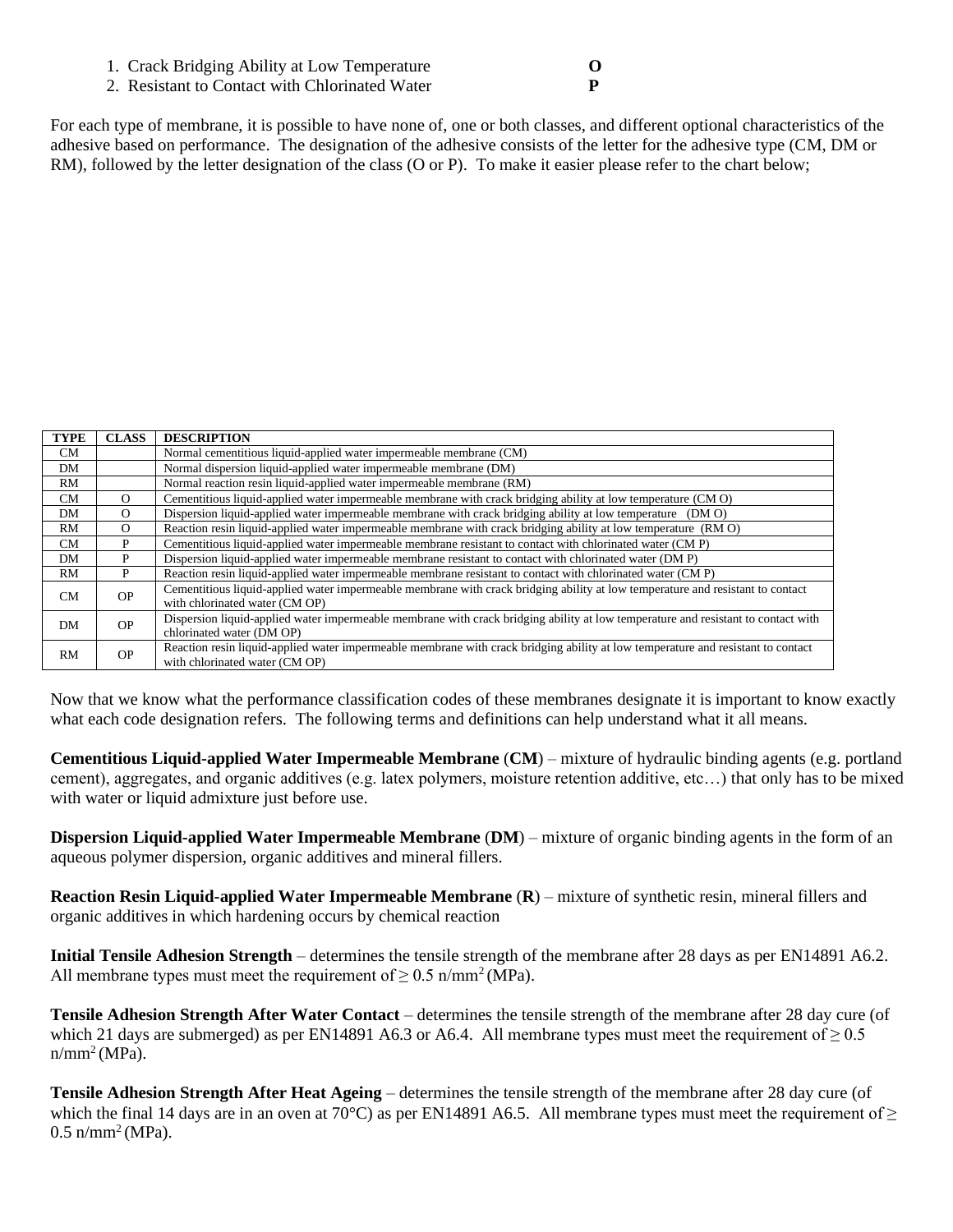**Tensile Adhesion Strength After Freeze/Thaw Cycles** – determines the tensile strength of the membrane after performing 25 freeze/that cycles as per EN14891 6.6. All membrane types must meet the requirement of  $\geq 0.5$  n/mm<sup>2</sup>(MPa).

**Tensile Adhesion Strength After Contact with Lime Water** – determines the tensile strength of the membrane after 7 days submersion in saturated lime water as per EN14891 A6.9. All membrane types must meet the requirement of  $\geq 0.5$  $n/mm^2 (MPa)$ .

**Waterproofing** – determines the impermeability of the membrane in preventing water penetration through the membrane as per EN14891 A7.0. All membrane types must have no penetration of water.

**Crack Bridging Ability Under Standard Conditions** – determines the ability of the membrane to resist cracking as per EN14891 A8.2. All membrane types must meet the requirement of  $\geq 0.75$ mm.

The above mentioned requirements must be met to achieve a standard rating for the membrane type (e.g. CM, DM or RM). To achieve improved characteristics the following requirements must be met;

**Tensile Adhesion Strength After Contact with Chlorinated Water** – determines the tensile strength of the membrane after 28 day cure (of which 7 days are submerged in chlorinated water) as per EN14891 A6.7 or A6.8. All membrane types must meet the requirement of  $\geq 0.5$  n/mm<sup>2</sup>(MPa) to attain the **P** designation.

**Crack Bridging Ability at Low Temperature (-5°C)** – determines the tensile strength of the membrane after performing 25 freeze/that cycles at the stated temperature as per EN14891 8.3. All membrane types must meet the requirement of  $\geq 0.5$ n/mm<sup>2</sup>(MPa) to attain the **O** designation.